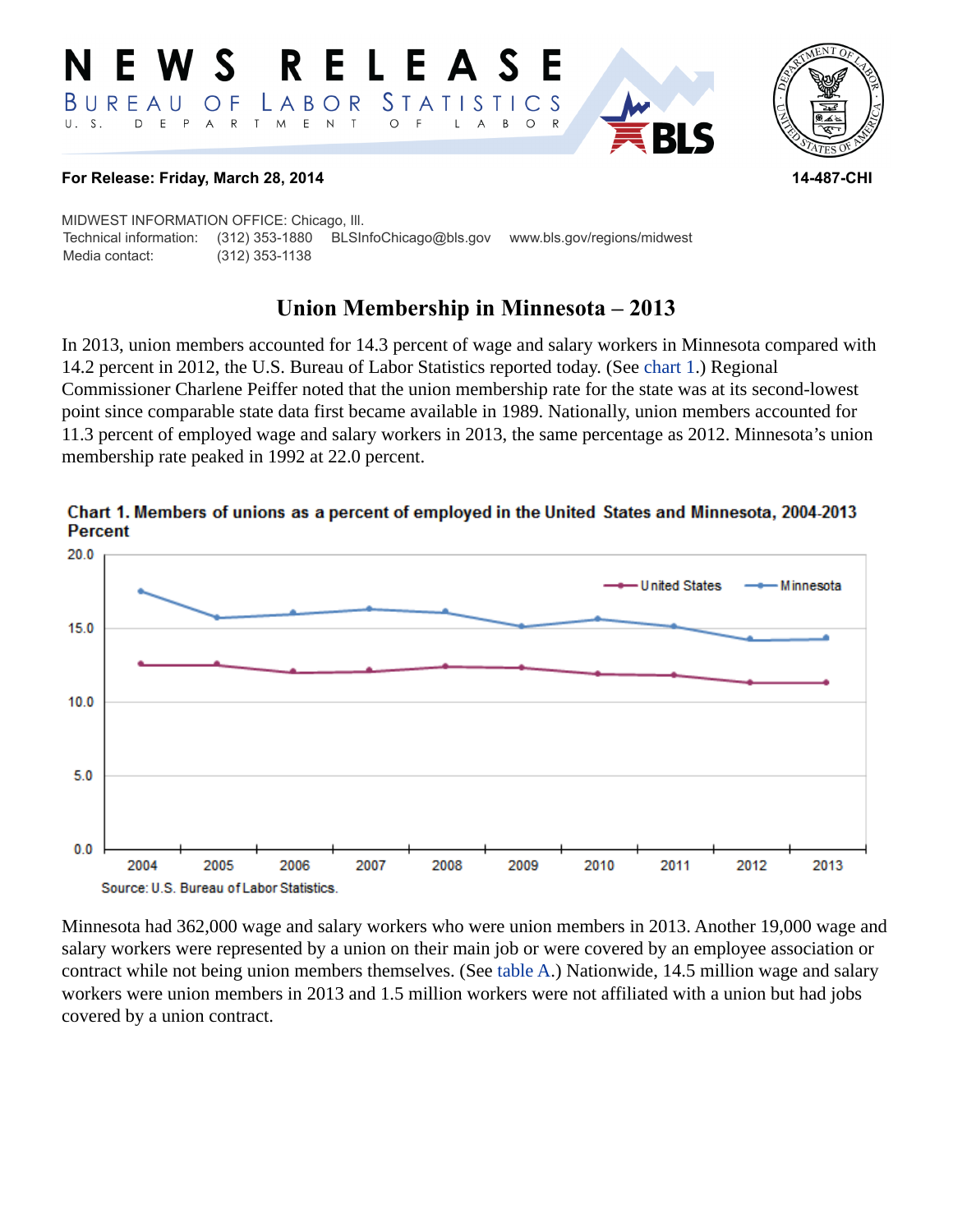#### <span id="page-1-0"></span>**Table A. Union affiliation of employed wage and salary workers in Minnesota, annual averages, 2004-2013 (Numbers in thousands)**

|      |                | Members of unions (1) |                        | Represented by unions (2) |                        |  |
|------|----------------|-----------------------|------------------------|---------------------------|------------------------|--|
| Year | Total employed | Total                 | Percent of<br>employed | Total                     | Percent of<br>employed |  |
|      | 2,429          | 424                   | 17.5                   | 443                       | 18.3                   |  |
|      | 2,494          | 392                   | 15.7                   | 410                       | 16.4                   |  |
|      | 2,479          | 395                   | 16.0                   | 416                       | 16.8                   |  |
|      | 2,460          | 400                   | 16.3                   | 419                       | 17.0                   |  |
|      | 2,430          | 392                   | 16.1                   | 412                       | 17.0                   |  |
|      | 2,400          | 362                   | 15.1                   | 377                       | 15.7                   |  |
|      | 2,468          | 385                   | 15.6                   | 397                       | 16.1                   |  |
|      | 2,461          | 371                   | 15.1                   | 390                       | 15.8                   |  |
|      | 2,465          | 351                   | 14.2                   | 368                       | 14.9                   |  |
|      | 2,532          | 362                   | 14.3                   | 381                       | 15.0                   |  |

Footnotes:

<span id="page-1-1"></span>(1) Data refer to members of a labor union or an employee association similar to a union.

<span id="page-1-2"></span>(2) Data refer to members of a labor union or an employee association similar to a union, as well as workers who report no union affiliation but whose jobs are covered by a union or an employee association contract.

NOTE: Data refer to the sole or principal job of full-and part-time wage and salary workers. Excluded are all self-employed workers regardless of whether or not their businesses are incorporated. Updated population controls are introduced annually with the release of January data.

In 2013, 20 states had union membership rates above the U.S. average, of which 9 had rates above 15 percent. (See [table 1](#page-3-0).) Of the nine states with the highest rates, two were located in the Midwest, three in the Northeast, and the remaining four bordered the Pacific Ocean. (See [chart 2.](#page-4-0)) New York had the highest rate at 24.4 percent, followed by Alaska (23.1 percent) and Hawaii (22.1 percent). In fact, New York has had the highest union membership rate in the nation for 17 of the past 19 years.

Thirty states and the District of Columbia had union membership rates below the national average of 11.3 percent in 2013. Nine of these states had union membership rates below 5.0 percent with North Carolina having the lowest at 3.0 percent. The next lowest rate was recorded in Arkansas (3.5 percent), followed by Mississippi and South Carolina (both at 3.7 percent). Among the nine states with the lowest union membership rates, six were located in the South, two in the West, and one in the Midwest.

Over half of the 14.5 million union members in the U.S. lived in just seven states (California, 2.4 million; New York, 2.0 million; Illinois, 0.9 million; Pennsylvania, 0.7 million; and Michigan, New Jersey, and Ohio, 0.6 million each), though these states accounted for only about one-third of wage and salary employment nationally.

State union membership levels depend on both the union membership rate and the employment level. For example, Texas had about one-fourth as many union members as New York, despite having 2.7 million more wage and salary employees. Conversely, North Carolina and Hawaii had comparable numbers of union members (117,000 and 121,000, respectively), though North Carolina's wage and salary employment (3.9 million) was more than seven times that of Hawaii (549,000).

## **Technical Note**

The estimates in this release are obtained from the Current Population Survey (CPS), which provides the basic information on the labor force, employment, and unemployment. The survey is conducted monthly for the Bureau of Labor Statistics by the U.S. Census Bureau from a scientifically selected national sample of about 60,000 households. The union membership and earnings data are tabulated from one-quarter of the CPS monthly sample and are limited to wage and salary workers. All self-employed workers are excluded.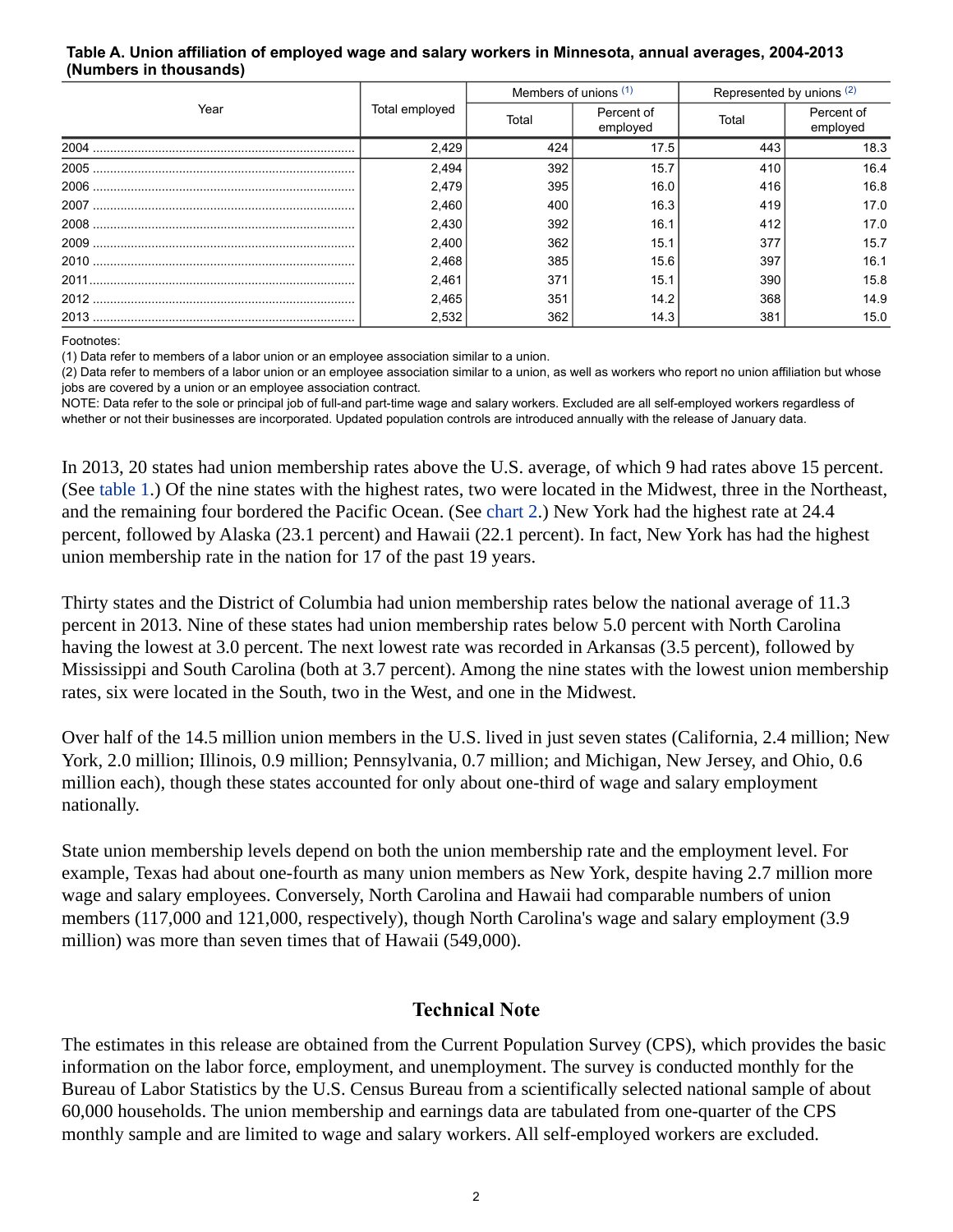Union membership data, particularly for levels, are not strictly comparable for earlier years because of the introduction of updated population controls used in the CPS. For technical documentation and related information, including reliability of the CPS estimates, see [www.bls.gov/cps/documentation.htm#pop.](https://www.bls.gov/cps/documentation.htm#pop)

Information in this release will be made available to sensory impaired individuals upon request. Voice phone: 202-691-5200; Federal Relay Service: 1-800-877-8339.

# **Definitions**

The principal definitions used in this release are described briefly below.

*Union members*. Members of a labor union or an employee association similar to a union.

*Represented by unions*. Union members, as well as workers who have no union affiliation but whose jobs are covered by a union or an employee association contract.

*Wage and salary workers*. Workers who receive wages, salaries, commissions, tips, payment in kind, or piece rates. The group includes employees in both the private and public sectors, but, for the purposes of the union membership and earnings series, excludes all self-employed persons, regardless of whether or not their businesses are incorporated.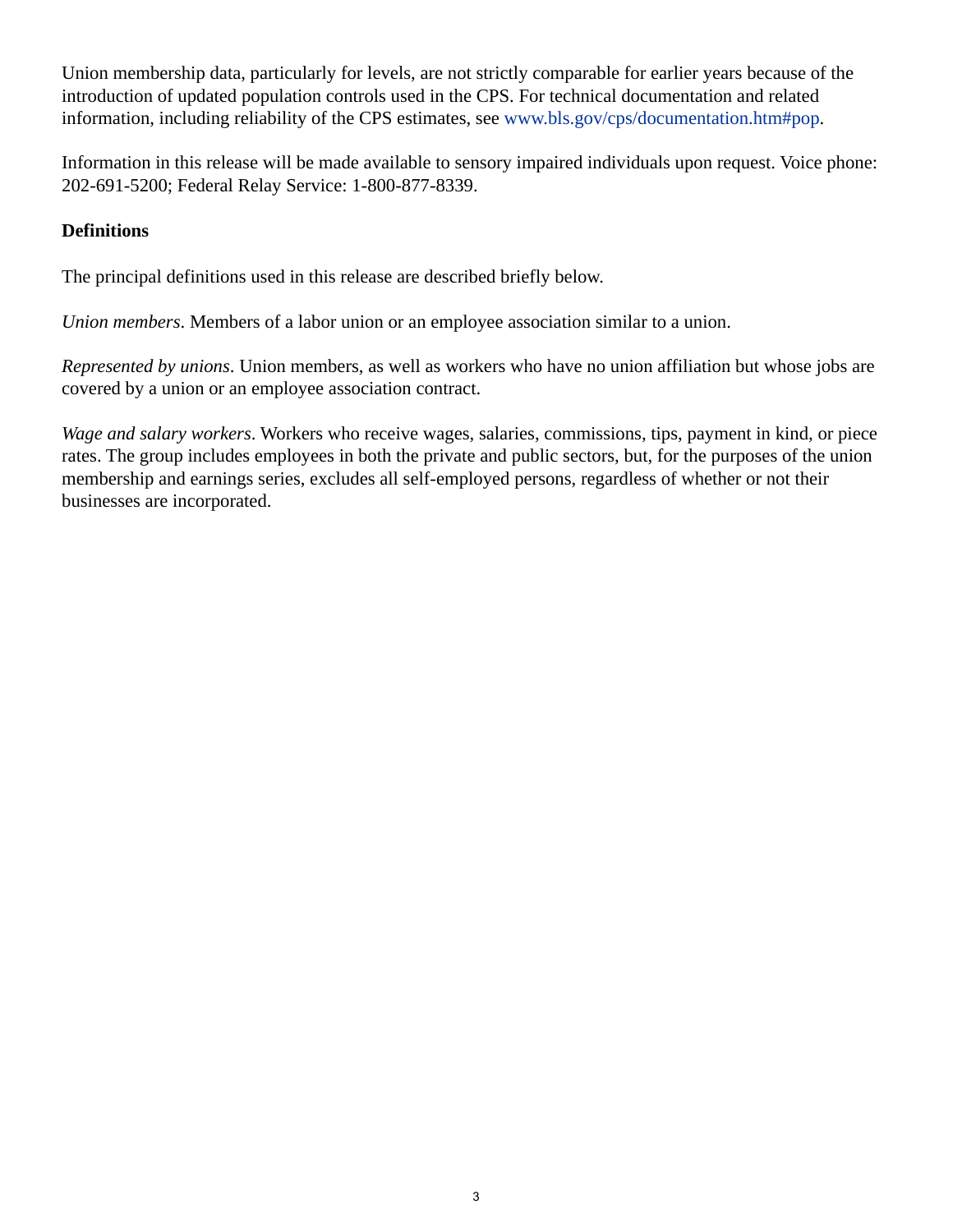### <span id="page-3-0"></span>**Table 1. Union affiliation of employed wage and salary workers by state, 2012-2013 annual averages (numbers in thousands)**

|                      | 2012              |       |                            |                                                      | 2013     |                                  |                            |                |                                |                |
|----------------------|-------------------|-------|----------------------------|------------------------------------------------------|----------|----------------------------------|----------------------------|----------------|--------------------------------|----------------|
|                      |                   |       | Members of<br>unions $(1)$ | Represented by<br>unions <sup><math>(2)</math></sup> |          |                                  | Members of<br>unions $(1)$ |                | Represented by<br>unions $(2)$ |                |
| State                | Total<br>employed |       | Percent                    |                                                      | Percent  | Total<br>employed<br>οf<br>Total |                            | Percent        |                                | Percent        |
|                      |                   | Total | οf<br>employed             | Total                                                | employed |                                  |                            | οf<br>employed | Total                          | of<br>employed |
|                      | 1,807             | 166   | 9.2                        | 190                                                  | 10.5     | 1,894                            | 203                        | 10.7           | 222                            | 11.7           |
|                      | 298               | 67    | 22.4                       | 71                                                   | 23.9     | 306                              | 71                         | 23.1           | 75                             | 24.5           |
|                      | 2,434             | 125   | 5.1                        | 159                                                  | 6.5      | 2,452                            | 122                        | 5.0            | 147                            | 6.0            |
|                      | 1,157             | 37    | 3.2                        | 43                                                   | 3.7      | 1,072                            | 38                         | 3.5            | 44                             | 4.1            |
|                      | 14,483            | 2,489 | 17.2                       | 2,666                                                | 18.4     | 14,835                           | 2,430                      | 16.4           | 2,579                          | 17.4           |
|                      | 2,165             | 169   | 7.8                        | 190                                                  | 8.8      | 2,243                            | 171                        | 7.6            | 207                            | 9.2            |
|                      | 1,541             | 216   | 14.0                       | 232                                                  | 15.1     | 1,535                            | 207                        | 13.5           | 220                            | 14.3           |
|                      | 377               | 39    | 10.4                       | 44                                                   | 11.8     | 370                              | 38                         | 10.3           | 41                             | 11.0           |
| District of Columbia | 309               | 27    | 8.6                        | 32                                                   | 10.3     | 308                              | 29                         | 9.3            | 34                             | 11.0           |
|                      | 7,602             | 440   | 5.8                        | 555                                                  | 7.3      | 7,655                            | 414                        | 5.4            | 529                            | 6.9            |
|                      | 3,914             | 171   | 4.4                        | 210                                                  | 5.4      | 3,958                            | 209                        | 5.3            | 248                            | 6.3            |
|                      | 537               | 116   | 21.6                       | 124                                                  | 23.2     | 549                              | 121                        | 22.1           | 129                            | 23.6           |
|                      | 613               | 29    | 4.8                        | 36                                                   | 5.8      | 617                              | 29                         | 4.7            | 36                             | 5.8            |
|                      | 5,486             | 801   | 14.6                       | 852                                                  | 15.5     | 5,397                            | 851                        | 15.8           | 882                            | 16.3           |
|                      | 2,702             | 246   | 9.1                        | 269                                                  | 10.0     | 2,682                            | 249                        | 9.3            | 275                            | 10.3           |
|                      | 1,390             | 145   | 10.4                       | 172                                                  | 12.4     | 1,421                            | 143                        | 10.1           | 171                            | 12.0           |
|                      | 1,248             | 85    | 6.8                        | 105                                                  | 8.4      | 1,252                            | 94                         | 7.5            | 106                            | 8.4            |
|                      | 1,742             | 174   | 10.0                       | 198                                                  | 11.4     | 1,735                            | 194                        | 11.2           | 226                            | 13.0           |
|                      | 1,733             | 107   | 6.2                        | 130                                                  | 7.5      | 1,728                            | 75                         | 4.3            | 95                             | 5.5            |
|                      | 559               | 64    | 11.5                       | 78                                                   | 13.9     | 574                              | 64                         | 11.1           | 75                             | 13.1           |
|                      | 2,636             | 280   | 10.6                       | 325                                                  | 12.3     | 2,665                            | 308                        | 11.6           | 349                            | 13.1           |
| Massachusetts        | 2,896             | 417   | 14.4                       | 470                                                  | 16.2     | 2,940                            | 401                        | 13.7           | 430                            | 14.6           |
|                      | 3,785             | 629   | 16.6                       | 648                                                  | 17.1     | 3,889                            | 633                        | 16.3           | 656                            | 16.9           |
|                      | 2,465             | 351   | 14.2                       | 368                                                  | 14.9     | 2,532                            | 362                        | 14.3           | 381                            | 15.0           |
|                      | 1,113             | 48    | 4.3                        | 64                                                   | 5.7      | 1,040                            | 38                         | 3.7            | 44                             | 4.2            |
|                      | 2,507             | 224   | 8.9                        | 253                                                  | 10.1     | 2,537                            | 219                        | 8.6            | 264                            | 10.4           |
|                      | 392               | 54    | 13.9                       | 65                                                   | 16.5     | 403                              | 52                         | 13.0           | 60                             | 14.8           |
|                      | 864               | 52    | 6.0                        | 70                                                   | 8.1      | 870                              | 63                         | 7.3            | 79                             | 9.0            |
|                      | 1,101             | 162   | 14.7                       | 181                                                  | 16.4     | 1,154                            | 169                        | 14.6           | 186                            | 16.1           |
|                      | 621               | 65    | 10.5                       | 74                                                   | 12.0     | 623                              | 60                         | 9.6            | 67                             | 10.7           |
|                      | 3,796             | 611   | 16.1                       | 636                                                  | 16.8     | 3,814                            | 611                        | 16.0           | 632                            | 16.6           |
|                      | 780               | 50    | 6.5                        | 68                                                   | 8.7      | 751                              | 46                         | 6.2            | 55                             | 7.3            |
|                      | 7,936             | 1,841 | 23.2                       | 1,975                                                | 24.9     | 8,149                            | 1,986                      | 24.4           | 2,104                          | 25.8           |
|                      | 3,805             | 112   | 2.9                        | 162                                                  | 4.3      | 3,879                            | 117                        | 3.0            | 184                            | 4.8            |
|                      | 329               | 20    | 6.1                        | 27                                                   | 8.2      | 342                              | 22                         | 6.4            | 29                             | 8.5            |
|                      | 4,800             | 604   | 12.6                       | 665                                                  | 13.9     | 4,786                            | 605                        | 12.6           | 674                            | 14.1           |
|                      | 1,531             | 115   | 7.5                        | 140                                                  | 9.1      | 1,516                            | 114                        | 7.5            | 144                            | 9.5            |
|                      | 1,526             | 240   | 15.7                       | 250                                                  | 16.4     | 1,504                            | 208                        | 13.9           | 223                            | 14.8           |
|                      | 5,452             | 734   | 13.5                       | 787                                                  | 14.4     | 5,501                            | 701                        | 12.7           | 754                            | 13.7           |
|                      | 455               | 81    | 17.8                       | 84                                                   | 18.4     | 459                              | 77                         | 16.9           | 82                             | 17.8           |
|                      | 1,773             | 58    | 3.3                        | 82                                                   | 4.6      | 1,855                            | 69                         | 3.7            | 86                             | 4.7            |
|                      | 351               | 20    | 5.6                        | 24                                                   | 6.7      | 362                              | 17                         | 4.8            | 21                             | 5.8            |
|                      | 2,586             | 124   | 4.8                        | 152                                                  | 5.9      | 2,543                            | 155                        | 6.1            | 188                            | 7.4            |
|                      | 10,590            | 599   | 5.7                        | 721                                                  | 6.8      | 10,877                           | 518                        | 4.8            | 647                            | 6.0            |
|                      | 1,179             | 61    | 5.2                        | 77                                                   | 6.6      | 1,253                            | 49                         | 3.9            | 67                             | 5.4            |
|                      | 288               | 31    | 10.7                       | 38                                                   | 13.1     | 285                              | 31                         | 10.9           | 38                             | 13.2           |
|                      | 3,592             | 159   | 4.4                        | 197                                                  | 5.5      | 3,601                            | 180                        | 5.0            | 229                            | 6.4            |
|                      | 2,776             | 513   | 18.5                       | 541                                                  | 19.5     | 2,882                            | 546                        | 18.9           | 568                            | 19.7           |
|                      | 697               | 84    | 12.1                       | 91                                                   | 13.1     | 686                              | 87                         | 12.7           | 93                             | 13.5           |
|                      | 2,605             | 293   | 11.2                       | 312                                                  | 12.0     | 2,569                            | 317                        | 12.3           | 337                            | 13.1           |
|                      | 252               | 17    | 6.7                        | 20                                                   | 8.1      | 259                              | 15                         | 5.7            | 17                             | 6.4            |